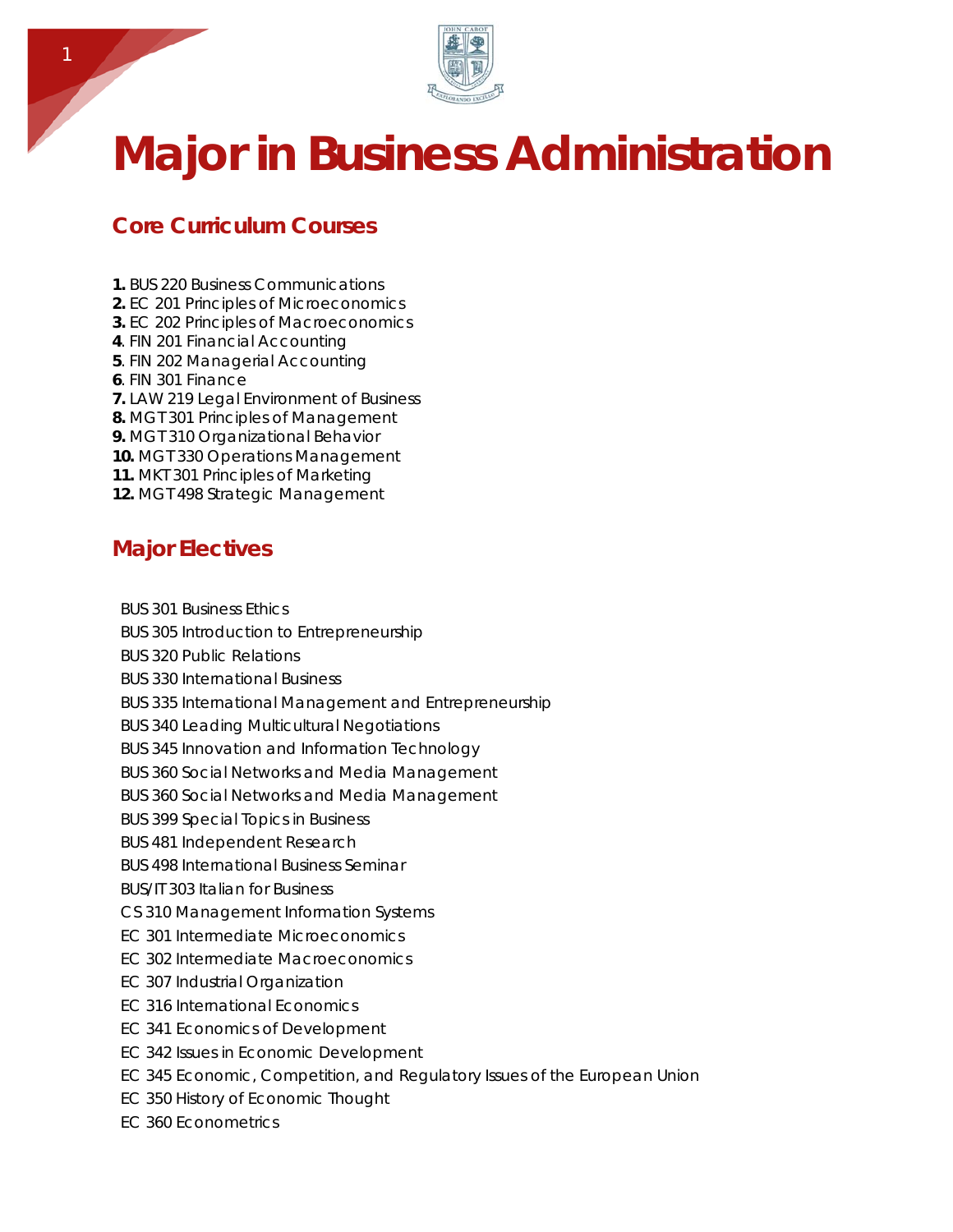

- EC 371 Money, Banking and Capital Markets
- EC 372 Financial Institutions and Capital Markets
- EC 380 Environmental Economics
- EC 381 Independent Study
- EC 399 Special Topics in Economics
- EC 481 Independent Research
- EC 491 Mathematical Economics
- FIN 302 Financial Management
- FIN 312 Investment Analysis
- FIN 330 International Finance
- FIN 331 Portfolio Management
- FIN 340 Introduction to Derivatives
- FIN 381 Independent Study in Finance
- FIN 398 Internship
- FIN 399 Special Topics in Finance
- LAW 321 Business Law
- LAW 323 International Business Law
- LAW 341 Fundamentals of Italian Legal Practice
- LAW 381 Independent Study in Law
- LAW 398 Internship
- LAW 399 Special Topics in Law
- LAW/PL 328 Religious Freedom in a Comparative Perspective
- MA 209 Statistics II
- MA 299 Calculus II
- MGT 281/381 Independent Study in Management
- MGT 303 Modern Management Thought
- MGT 320 Human Resources Management
- MGT 335 Supply Chain Management
- MGT 360 Public and Nonprofit Management
- MGT 398 Internship
- MGT 399 Special Topics in Management
- MGT 410 Entrepreneurial Management
- MGT 426 International Management
- MKT 302 Service Marketing
- MKT 304 New Product Management
- MKT 305 Market and Marketing Research
- MKT 310 Consumer Behavior
- MKT 320 Integrated Marketing Communications
- MKT 321 Advertising Management
- MKT 330 International Marketing
- MKT 335 Fashion Retailing
- MKT 340 E-Marketing
- MKT 350 Marketing for Non-Profit Organizations